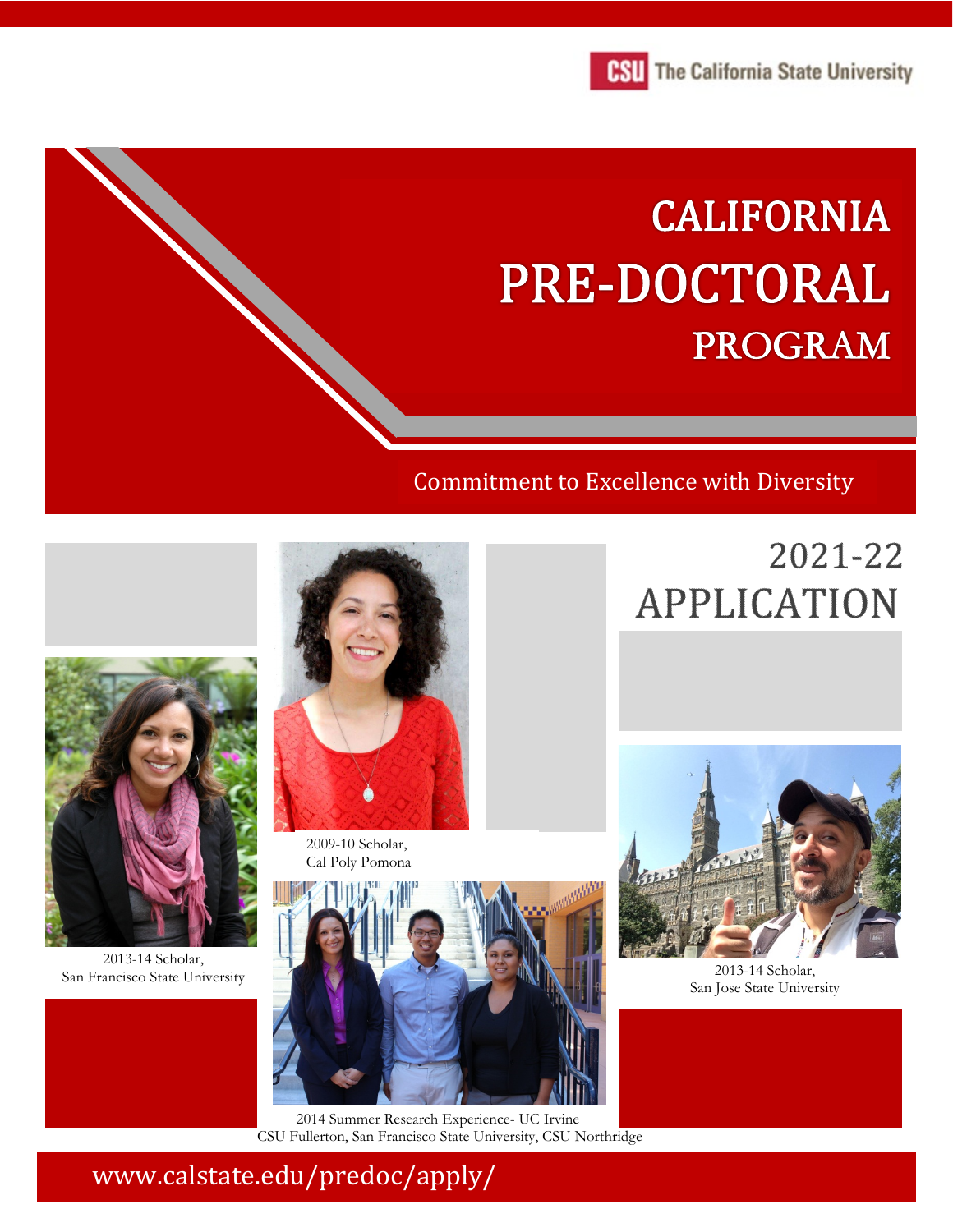### TABLE OF CONTENTS

| 2021-22 CA PRE-DOCTORAL PROGRAM APPLICATION  5 |                  |
|------------------------------------------------|------------------|
|                                                |                  |
|                                                |                  |
|                                                |                  |
|                                                | $\boldsymbol{q}$ |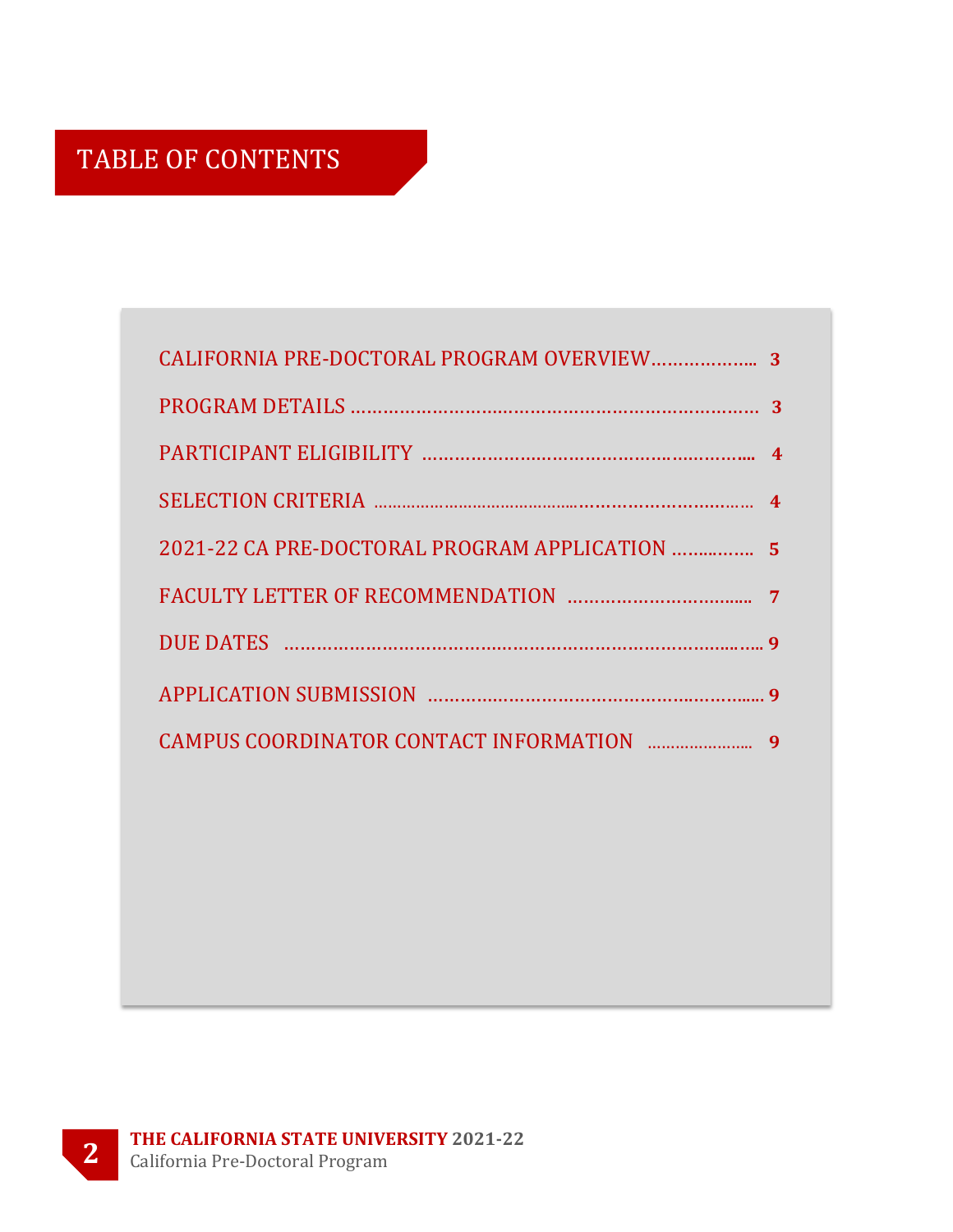### **CALIFORNIA PRE-DOCTORAL PROGRAM**

The California State University (CSU) announces its California Pre-Doctoral Program for the 2021-22 academic year.

In 2021-22, the California Pre-Doctoral Program will award funds to approximately 75 juniors, seniors, and graduate students in the CSU. These funds are designed to enable these students to explore and prepare to succeed in doctoral programs in their chosen field of study. Awards are based on competitive review of student applications and given to current upper-division or graduate students who, in the judgment of the review panel, demonstrate academic excellence while having experienced economic or educational disadvantage, and who are committed to a career in teaching and research at the university level. All matriculated upper division and graduate students, with the exception of International students, are encouraged to apply.

### **PROGRAM DETAILS**

The California Pre-Doctoral Program is designed to increase the diversity of the pool from which the California State University draws its faculty. It does so by supporting the doctoral aspirations of CSU students who have experienced economic and educational disadvantages. A special emphasis is placed on increasing the number of CSU students who enter doctor of philosophy (Ph.D.) programs at one of the University of California campuses.

Each of the applicants selected will be designated a **Sally Casanova Pre-Doctoral Scholar** and will work closely with a CSU faculty mentor to develop an overall plan that leads to enrollment in a doctoral program. The plan should be tailored to the specific goals and career objectives of the student.

In addition the program provides:

1. *Travel Funds* for the student to visit U.S. doctoral-granting institutions and/or to attend professional meetings appropriate to the student's development.

2. *Development Funds* for other related activities, such as student membership in professional organizations, subscriptions to academic journals, graduate school applications and test fees, GRE preparation, and the cost of minor research materials, for example.

3. *A Summer Research Experience* opportunity at a University of California campus or other U.S. major research university, fully funded by the Pre-Doctoral Program, so that the scholar can participate in doctoral-level research prior to applying to a Ph.D. program.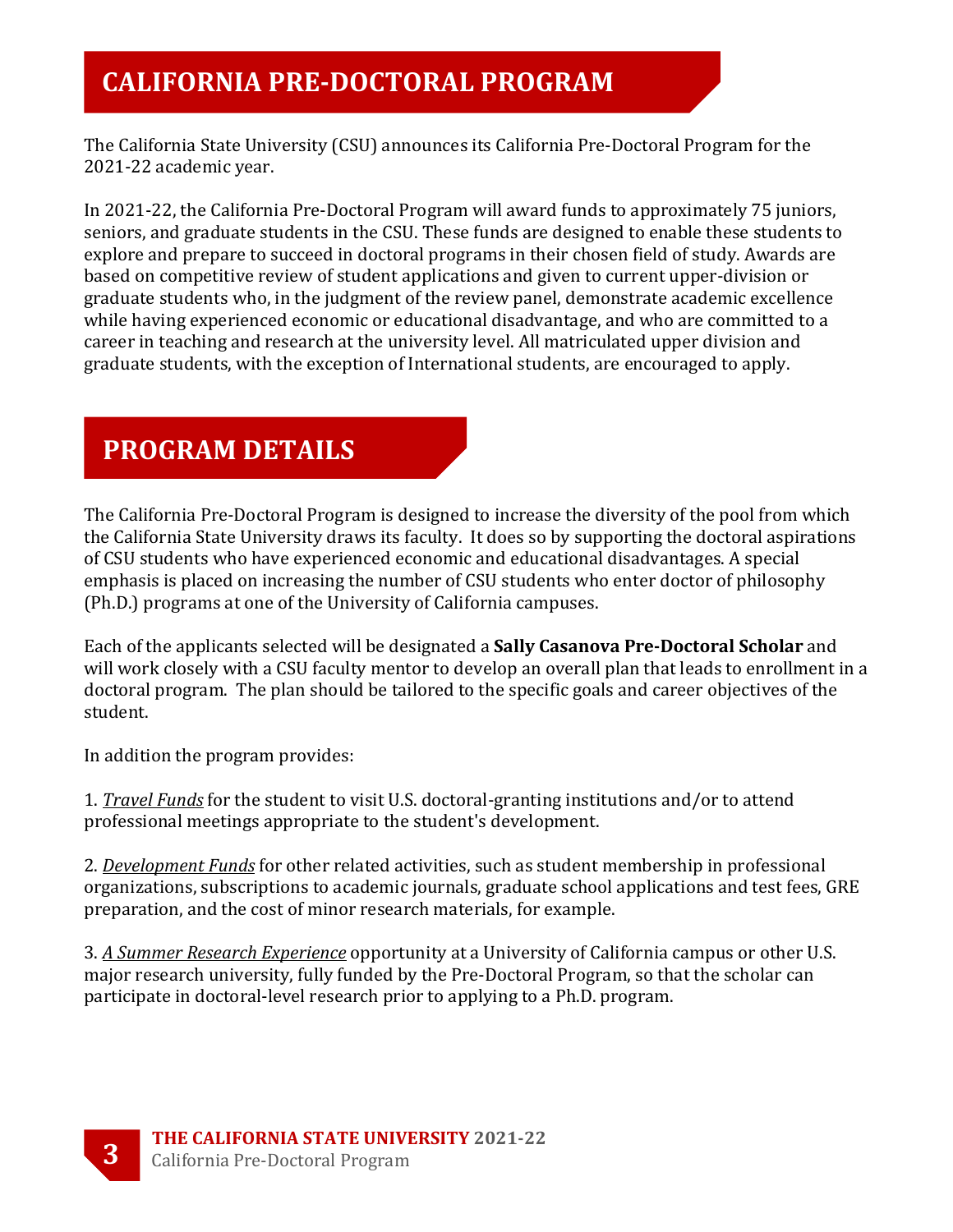### **PARTICIPANT ELIGIBILITY**

Applicants to the California Pre-Doctoral Program must be matriculated upper-division or master's degree students who are enrolled at a CSU institution as of Spring 2021 and who will also be enrolled at a CSU campus for at least the fall semester (or quarter term) of the academic year 2021-22.

All CSU students, with the exception of CSU international students, are eligible to apply. Current or previous Pre-Doctoral Scholars are not eligible to re-apply. Each applicant must have a faculty mentor from the student's home campus who will be available for the duration of the plan specified in the application. The program is designed for students interested in obtaining research doctorates. Students interested in obtaining professional masters or doctoral degrees (law, medicine, dentistry, pharmacy, or an MBA degree, for example) are not eligible.

### **SELECTION CRITERIA**

Applicants will be selected on the basis of three major criteria: potential for success in completing a doctoral program, probable effectiveness of the student/faculty plan, and level of economic and educational disadvantage.

If you are interested in applying, you must immediately contact your campus Pre-Doctoral Coordinator for further information. Your approved online application, including transcripts, projected budget, letter of recommendation from your faculty mentor and your essays, must be submitted electronically by no later than 5:00 P.M. on Friday, February 19, 2021, or the date set by your campus coordinator (whichever comes first). You can only gain access to the online submission process after being approved by your campus coordinator. **Be sure to check with your Campus Pre-Doctoral Program Coordinator for the internal campus deadline.**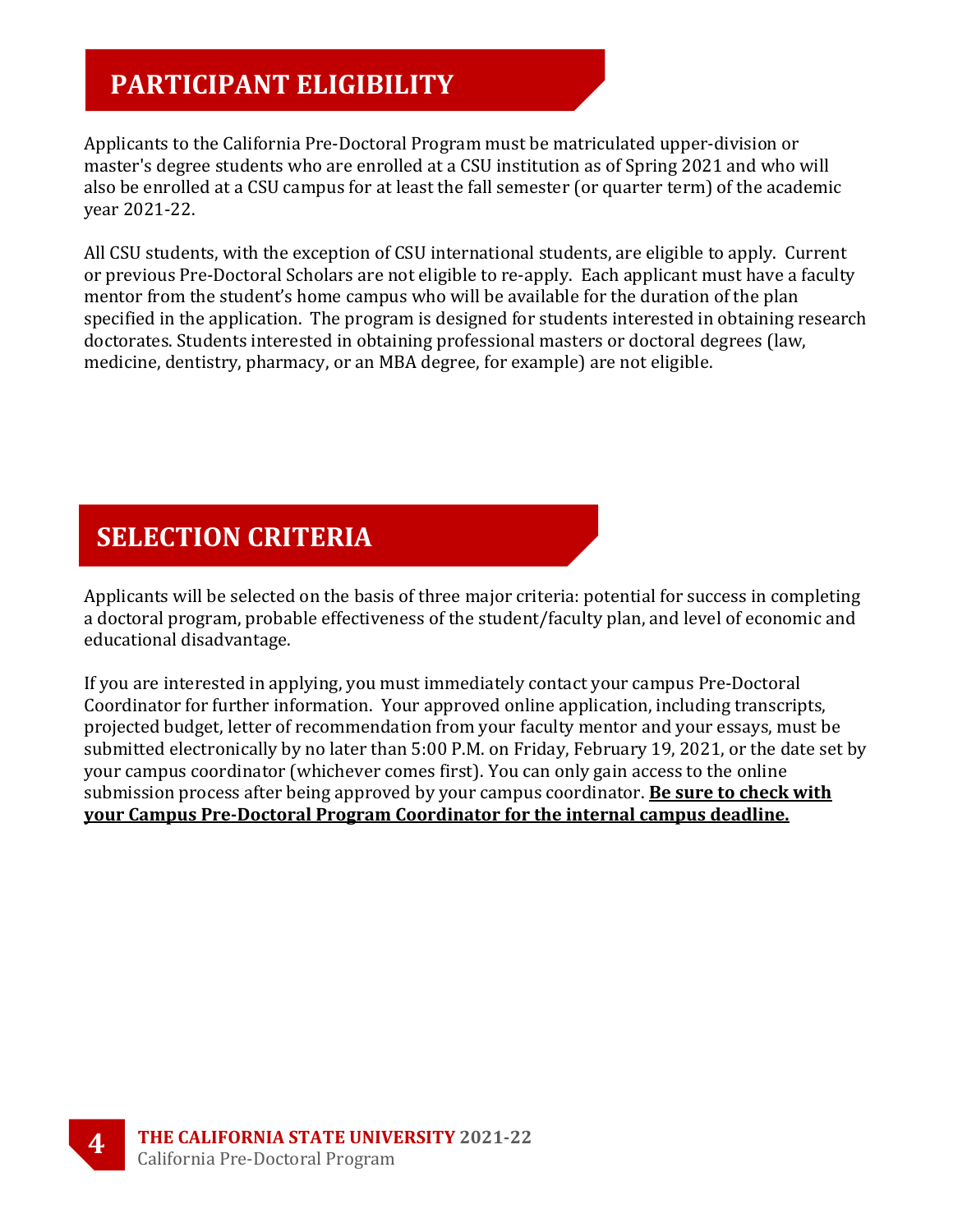### **2021-22 CALIFORNIA PRE-DOCTORAL PROGRAM APPLICATION**

#### **\*\*\*\*You MUST meet with the Pre-Doc Campus Coordinator prior to submitting your application\*\*\*\* \*\*\*\*Your application MUST be submitted electronically\*\*\*\***

|                                                                                                                                                                                                              | <b>I. General Information</b>                                                                                                                                                                                           |                       |  |  |  |  |
|--------------------------------------------------------------------------------------------------------------------------------------------------------------------------------------------------------------|-------------------------------------------------------------------------------------------------------------------------------------------------------------------------------------------------------------------------|-----------------------|--|--|--|--|
|                                                                                                                                                                                                              |                                                                                                                                                                                                                         |                       |  |  |  |  |
| Name:                                                                                                                                                                                                        | Last<br>First<br>Middle                                                                                                                                                                                                 | Sex:<br>Drop down     |  |  |  |  |
|                                                                                                                                                                                                              | Address:                                                                                                                                                                                                                | menu                  |  |  |  |  |
|                                                                                                                                                                                                              | Street<br>Zip Code<br>City                                                                                                                                                                                              |                       |  |  |  |  |
|                                                                                                                                                                                                              | Email:<br>Telephone:                                                                                                                                                                                                    |                       |  |  |  |  |
|                                                                                                                                                                                                              | Please provide an email, this is our main form of communication.<br>Please include area code                                                                                                                            |                       |  |  |  |  |
| Are you currently enrolled at a CSU:<br>First Generation College Student? $\Box$ Yes $\Box$ No<br>$Yes \nightharpoonup No$                                                                                   |                                                                                                                                                                                                                         |                       |  |  |  |  |
| Name of CC:<br>Did you receive an A.A. or A.S. degree at a Community College?<br>$\Box$ Yes $\Box$ No<br>Ethnic Identity (for statistical purposes only)                                                     |                                                                                                                                                                                                                         |                       |  |  |  |  |
|                                                                                                                                                                                                              | African American<br>Asian American<br>Pacific Islander<br>Chicano(a)/Mexican American<br>White/Caucasian<br>Filipino<br>$\overline{\Box}$ American Indian<br>$\Box$ Other Hispanic/Latino(a)<br>$\Box$ Other (specify): |                       |  |  |  |  |
|                                                                                                                                                                                                              | Campus Student Identification Number (nine digits):                                                                                                                                                                     |                       |  |  |  |  |
|                                                                                                                                                                                                              | 1. II. Personal Information                                                                                                                                                                                             |                       |  |  |  |  |
| A. What is the primary language spoken in your home?                                                                                                                                                         |                                                                                                                                                                                                                         |                       |  |  |  |  |
| <b>B.</b> Please identify which family situation best identifies your upbringing: Drop down menu                                                                                                             |                                                                                                                                                                                                                         |                       |  |  |  |  |
| C. Please indicate your parents' level of education:                                                                                                                                                         |                                                                                                                                                                                                                         |                       |  |  |  |  |
| Parent 1: No College Some College © College Graduate Some Graduate School © Completed Graduate School<br>Parent 2: No College Some College Scollege Graduate Some Graduate School Scompleted Graduate School |                                                                                                                                                                                                                         |                       |  |  |  |  |
|                                                                                                                                                                                                              | <b>D.</b> Please describe any disabilities you may have:                                                                                                                                                                |                       |  |  |  |  |
|                                                                                                                                                                                                              | <b>E.</b> As an undergraduate, are/were you eligible for need-based financial aid? $\Box$ Yes $\Box$ No                                                                                                                 |                       |  |  |  |  |
|                                                                                                                                                                                                              | F. Are you treated as an independent student for financial aid purposes?<br>$Yes \tNo$                                                                                                                                  |                       |  |  |  |  |
| G. If yes to question F: What is your <i>personal</i> yearly income?                                                                                                                                         |                                                                                                                                                                                                                         |                       |  |  |  |  |
|                                                                                                                                                                                                              | Less than \$12,000<br>$$12,001 - $21,000$<br>$\Box$ \$21,001 - \$35,000<br>More than \$35,000                                                                                                                           |                       |  |  |  |  |
|                                                                                                                                                                                                              | H. If no to question F: What is your <i>family's</i> yearly income?                                                                                                                                                     |                       |  |  |  |  |
|                                                                                                                                                                                                              | Less than \$30,000<br>$$30,001 - $40,000$<br>$$40,001 - $45,000$<br>More than \$45,000                                                                                                                                  |                       |  |  |  |  |
| Ι.                                                                                                                                                                                                           | How many hours per week do you work during school?<br>$\Box$ 0 – 10<br>$\Box$ 11-20<br>$\Box$ 21-30 $\Box$ 31+                                                                                                          |                       |  |  |  |  |
| J.                                                                                                                                                                                                           | Did your spouse or family provide major help with the cost of your undergraduate education?                                                                                                                             | Yes<br>$\overline{N}$ |  |  |  |  |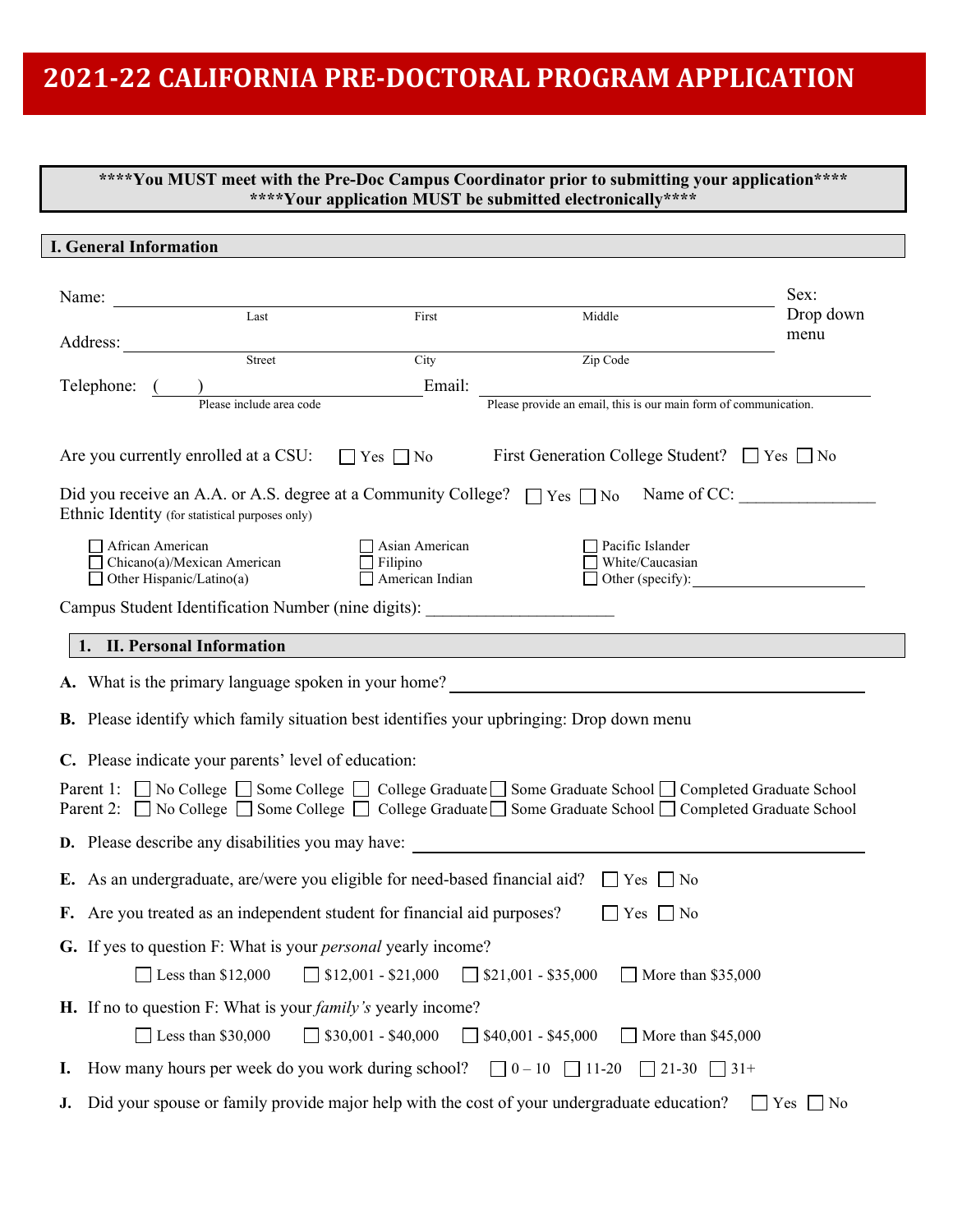#### **III. Educational Information**

| CSU campus you are now attending:                                                             |  |  |  |  |  |  |
|-----------------------------------------------------------------------------------------------|--|--|--|--|--|--|
| Your class level as of spring 2021: $\Box$ Junior $\Box$ Senior<br>Masters                    |  |  |  |  |  |  |
| Major:<br>Minor (if any):<br><u> 1989 - Andrea State Barbara, amerikan per</u>                |  |  |  |  |  |  |
| Date you expect to receive your CSU degree:                                                   |  |  |  |  |  |  |
| If you are a graduate student, when did you receive your bachelor's degree?                   |  |  |  |  |  |  |
| Planned date of entry into a doctoral program:                                                |  |  |  |  |  |  |
| Discipline in which you intend to pursue doctoral study:                                      |  |  |  |  |  |  |
| G.P.A (Grade Point Average, $4.0 = A$ ):<br>Undergraduate GPA<br>GPA in Major<br>Graduate GPA |  |  |  |  |  |  |
| Please provide your GRE scores:<br>Verbal<br>Math<br>Analytical<br>Subject                    |  |  |  |  |  |  |
| If you do not have GRE scores, when will they be available?                                   |  |  |  |  |  |  |

#### **IV. Essays**

The following three essays will be used to assess your written communication skills as well as your readiness for and commitment to doctoral study. Please think carefully about what you would like to say, and compose your essay with care. *Each essay should be approximately 300 – 600 words in length*.

- 1. Describe the field of study in which you would like to pursue a doctoral degree and the research questions or theoretical perspectives that interest you in this field. Please be specific.
- 2. What elements of your educational, research, community service and/or personal experience have contributed to your interest in and preparation for pursuing doctoral study, and your determination to succeed in it?
- 3. Many professionals with doctoral degrees enter careers to serve as college and university faculty, and most faculty serve a diverse student body. Describe your interest in such a career and experience that would prepare you for it.

*Please upload your transcripts to the online application site.* One (1) copy of your transcripts (official or unofficial) must be submitted with your application. Graduate students *must* include a copy of *both* undergraduate and graduate transcripts from all institutions, including the CSU.

Please read the statement below and sign where indicated:

*The information I have submitted in my 2021-22 Pre-Doctoral Application is true and accurate to the best of my knowledge. You have my permission to provide my name, address, transcripts, and the information in this application to other educational institutions that may be interested in having me enroll in their graduate schools or summer research programs.*

Name of Applicant:

Signature of Applicant: Date: Date: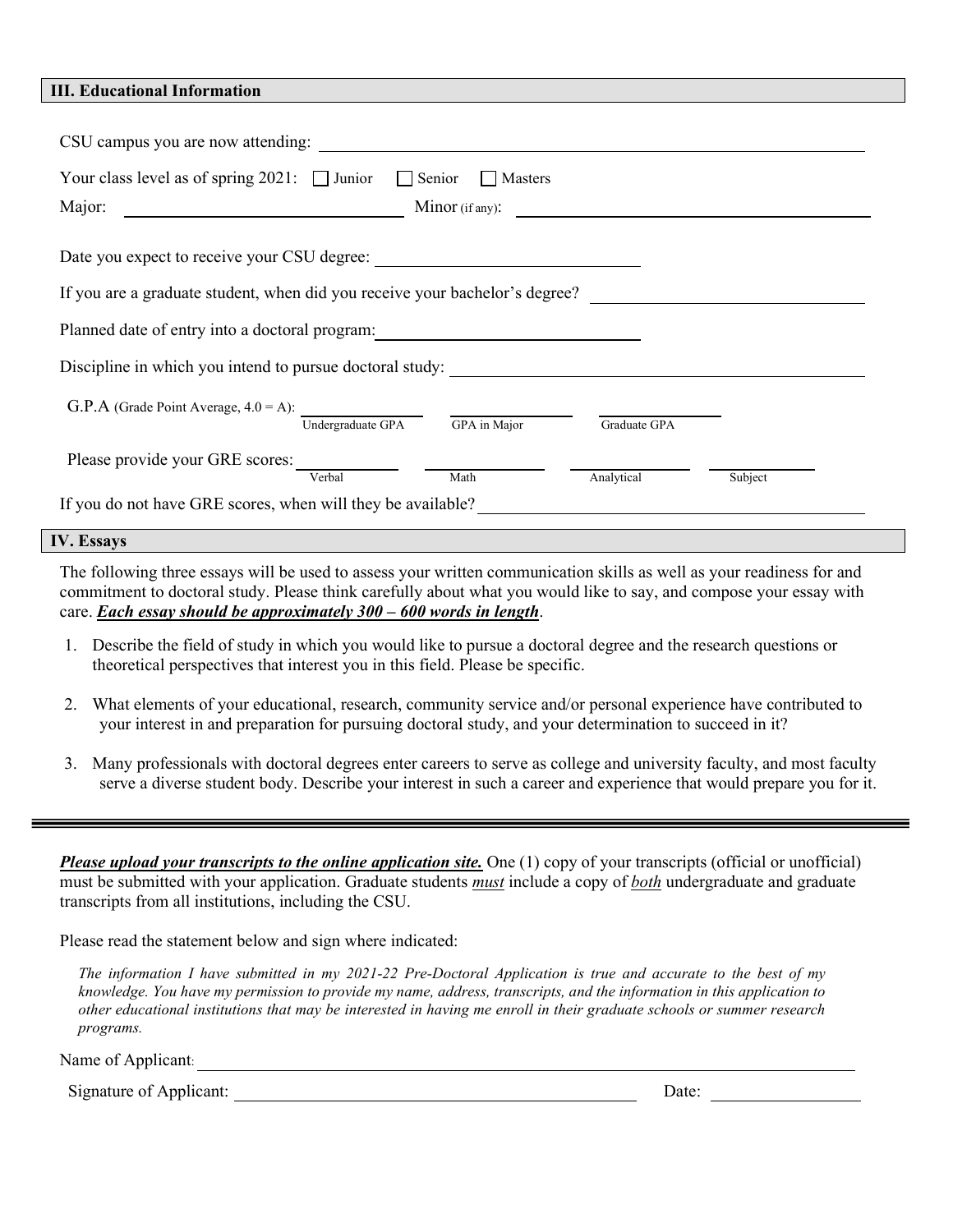#### **Student Budget Plan Student Name:**

Please provide details on the components of the plan and assign a tentative dollar amount to each. An award of \$3,000 is made to each Scholar. **Please note that travel is permitted only within the U.S.**, and visits to doctoral degree-granting institutions are limited to those universities that are accredited. Summer research experiences are funded separately from this budget.

| <b>Activities</b>                                                                                                                                                                                                                                                                                                                                                  | <b>Dates Activities</b><br><b>Will Occur</b> | <b>Estimated Cost</b> |
|--------------------------------------------------------------------------------------------------------------------------------------------------------------------------------------------------------------------------------------------------------------------------------------------------------------------------------------------------------------------|----------------------------------------------|-----------------------|
| Visits to University of California campuses (specify):<br>1.                                                                                                                                                                                                                                                                                                       |                                              |                       |
| Visits to other doctoral-granting institutions (specify):<br>2.                                                                                                                                                                                                                                                                                                    |                                              |                       |
| Attendance at professional meetings, symposia, seminars,<br>3.<br>colloquia (specify):                                                                                                                                                                                                                                                                             |                                              |                       |
| Graduate school applications (all UC campuses waive<br>4.<br>application fees for Sally Casanova Scholars) and/or admission test<br>fees, e.g. GRE (specify):                                                                                                                                                                                                      |                                              |                       |
| 5.<br>Student memberships in professional organizations; subscriptions to<br>professional journals; special software, minor upgrades of computer capacity,<br>research materials, etc. NOTE: Research related expenditures (for example,<br>computer software, computer memory upgrades, laboratory supplies) are<br>limited to a <b>total</b> of \$500 (specify): |                                              |                       |
| Total Estimated Cost (Must add up to \$3,000):                                                                                                                                                                                                                                                                                                                     |                                              |                       |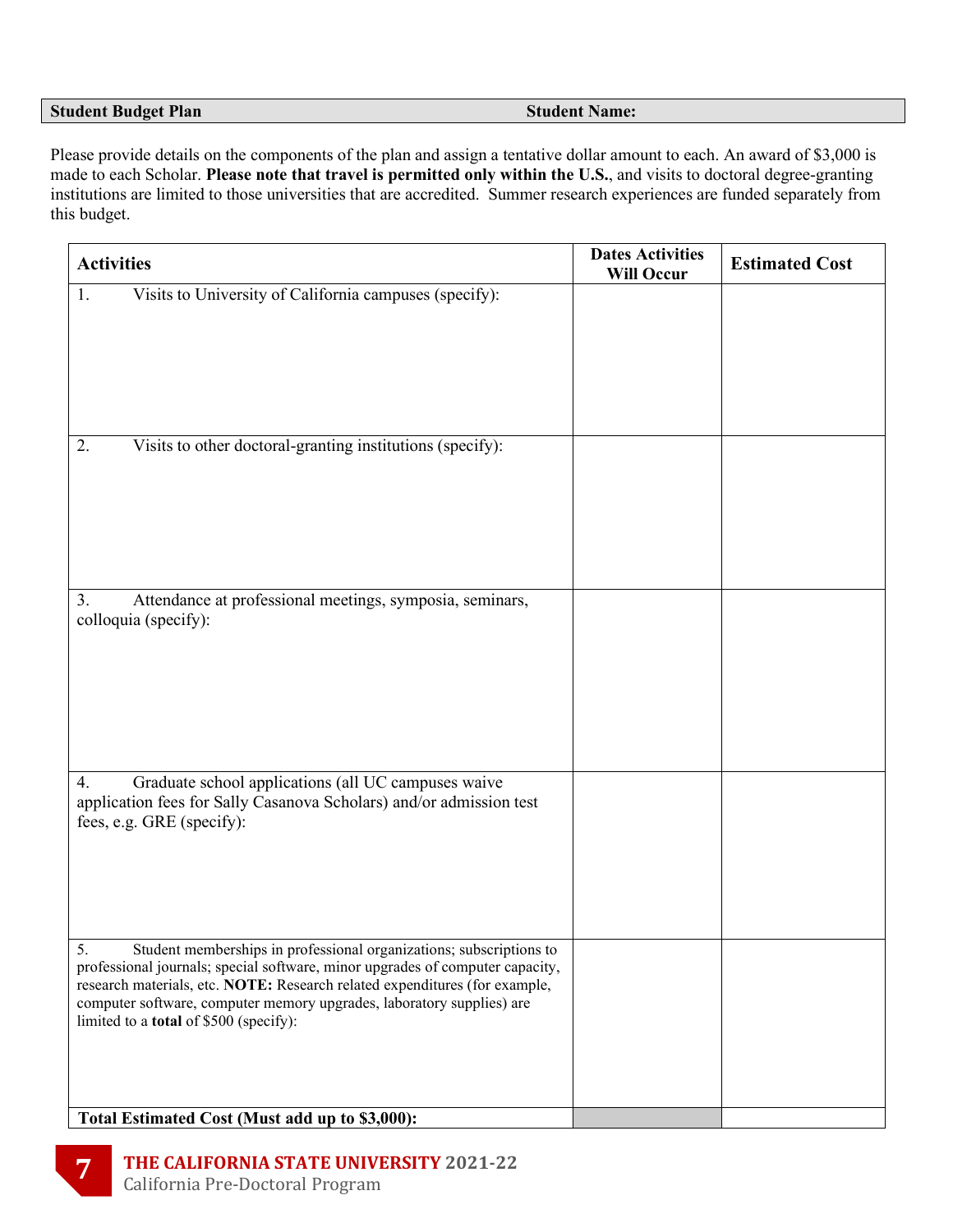#### **Letter of Recommendation** *(To be completed by the Faculty Mentor)*

On your campus or college letterhead, please provide details of the abilities, skills, mastery of theory and method, accomplishments, and motivation that are likely to contribute to this student's ability to succeed in doctoral study. If the student's undergraduate grade-point average is below 3.0, please explain why you believe this student should be considered.

Please identify at the bottom of your letter whether you will be on a sabbatical or other leave during the 2021-22 academic year. Also, please identify if you are willing to allow the California Pre-Doctoral Program to provide your name/department/title to doctoral granting institutions on behalf of your student mentee.